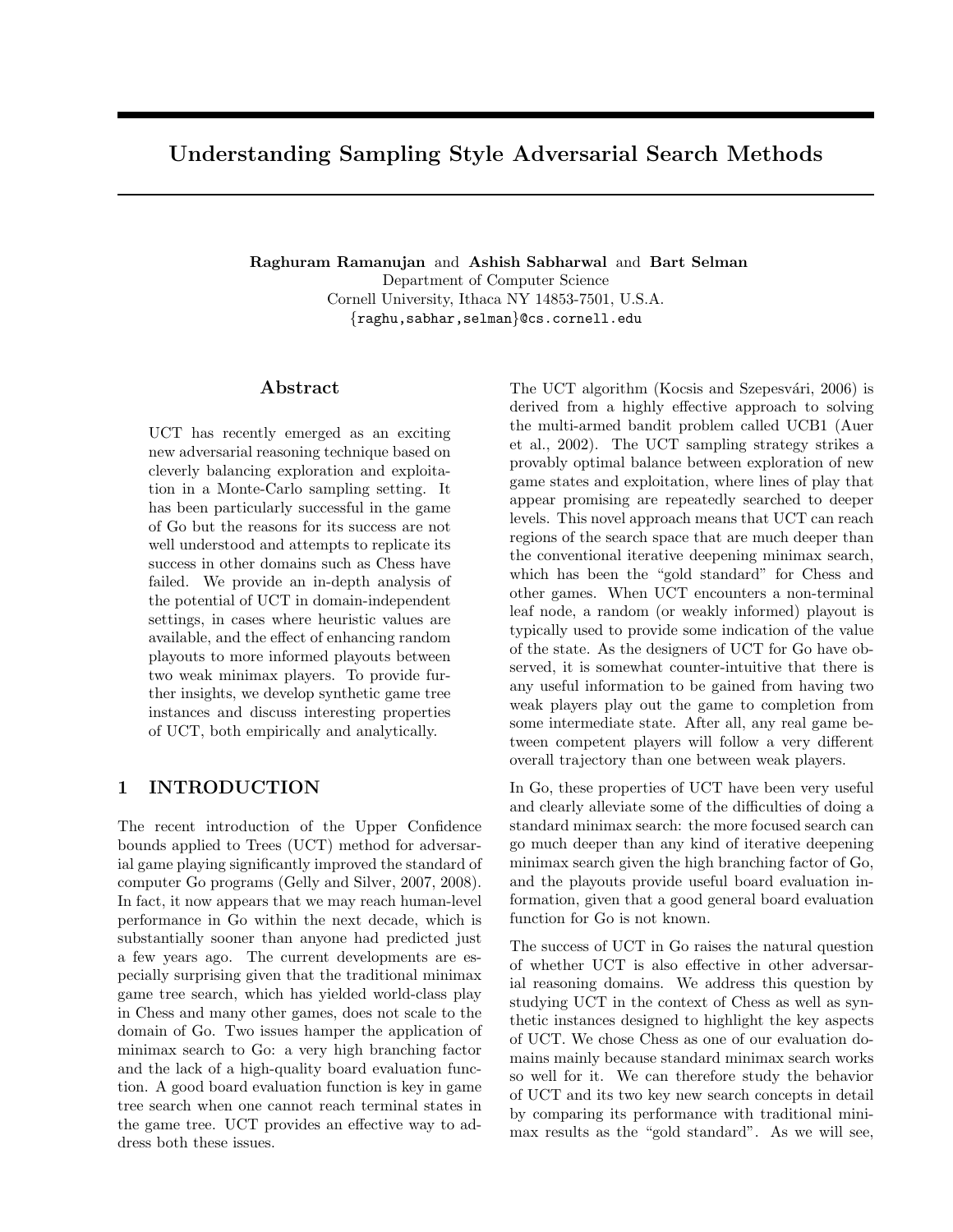UCT *per se* is not competitive in Chess. However, there are promising aspects of UCT that may be used to complement more traditional search. We will also identify what causes difficulties for UCT in Chess style domains. Our results are applicable to any adversarial reasoning domain that has the characteristics we identify.

After discussing the basics of UCT in Section [2,](#page-1-0) we will empirically show in Section [3](#page-2-0) that in domainindependent settings, UCT can easily outperform minimax search with a comparable amount of computational power. We will then describe in Section [4](#page-2-1) how the performance of UCT can be significantly boosted when heuristic information is available and is used in place of random playouts. The way we use heuristics is much more direct than the "bootstrapping" approach often used to initialize UCT leaf values. However, even with a high-quality heuristic, UCT does not perform well on Chess compared to a shallow minimax search. This suggests that the different success rates of UCT on Chess and Go is perhaps explained not so much by the lack of good heuristics as by the intricate properties of the two underlying search spaces.

We will then return to playouts and demonstrate that playouts between slightly more informed players than random players can lead to discovering information that is available only to a much deeper minimax search. Not being able to discover such information can lead to UCT falling into what we call soft traps; we will show that soft traps are pervasive even in grandmaster games of Chess and will provide a concrete example. Finally, we will turn our attention to the case of synthetic instances designed to provide insights into the behavior of UCT in practice, complementing known theoretical results about bandit-based sampling and UCT that provide worst case exponential time convergence guarantees in the limit. We focus, in contrast to existing analysis (e.g., [Auer et al.,](#page-9-3) [2002;](#page-9-3) [Gelly and Silver,](#page-9-0) [2007;](#page-9-0) [Coquelin and Munos,](#page-9-4) [2007\)](#page-9-4), on simple cases such as binary trees with implanted winning strategies of low complexity (i.e., few critical moves) where UCT does work in practice, and provide a methodology to analyze the behavior of UCT on such trees.

This part of the paper highlights and formalizes several subtle aspects of UCT. For example, we show, both empirically and analytically, that the time to convergence scales exponentially with the depth of the critical choice points in a winning strategy. In fact, we provide an expression capturing the fact that the runtime of UCT can be decomposed additively into the time it spends identifying certain "active" nodes at the first critical level, then the time it needs to explore the sub-trees from these active nodes to iden-

tify active nodes at the next critical level, and so on. We study the "averaging" backup strategy employed by UCT and show how it can make recovering from early poor choices very tricky and expensive. This suggests that other backup strategies may work better, but designing one needs further study. We also allude to differences between single agent search as in UCB1 [\(Auer et al.,](#page-9-3) [2002\)](#page-9-3), which has been the motivation for the multi-agent UCT algorithm, and multiagent scenarios. For example, while single agent sampling based search can easily break ties between several good moves and "freeze" to one such good move, in two-player minimax settings, the opponent constantly keeps switching in the hope of finding a better move, thus preventing the search from "freezing" onto a single principal variation. This results in exponential scaling of UCT in two-player games that would not occur in single-agent search.

# <span id="page-1-0"></span>2 BACKGROUND

Monte Carlo sampling techniques have been successfully applied in the past to produce expert-level play in games of incomplete information such as Bridge [\(Gins](#page-9-5)[berg,](#page-9-5) [1999\)](#page-9-5) and Scrabble [\(Sheppard,](#page-9-6) [2002\)](#page-9-6). However, they have seldom outperformed traditional adversarial planning techniques such as the minimax algorithm in deterministic 2-player game settings such as Chess. This changed recently with the emergence of UCT, which was used to produce the first program capable of master level play in 9x9 Go [\(Gelly and Silver,](#page-9-0) [2007,](#page-9-0) [2008\)](#page-9-1), a domain which had thus far proven to be challenging for minimax presumably due to a large branching factor and lack of good heuristics. UCT has also proved promising in new domains such as Kriegspiel that were beyond the scope of any traditional planning techniques [\(Ciancarini and Favini,](#page-9-7) [2009\)](#page-9-7), and in general game playing (Finnsson and Björnsson, [2008\)](#page-9-8).

For two-player games, a single iteration of UCT starting at a state s comprises the following steps:

Selection: The algorithm selects an action a that maximizes an upper confidence bound on the action value:  $\pi(s) = \arg \max_a \left( Q(s, a) + c \sqrt{\frac{\log n(s)}{n(s, a)}} \right)$  where  $Q(s, a)$  is the current estimate of the value of taking action a at state s,  $n(s)$  is the total number of visits to state s over past iterations and  $n(s, a)$  is the number of times action a was selected in past visits to s. If  $n(s, a) = 0$  for any action a, it is selected before any other actions are re-sampled. The opposing player symmetrically selects an action that minimizes a lower confidence bound. The constant  $c$  determines how the agent trades-off exploiting known good moves and exploring under-sampled ones; in our experiments with Chess, this constant was fixed at 0.4 which produced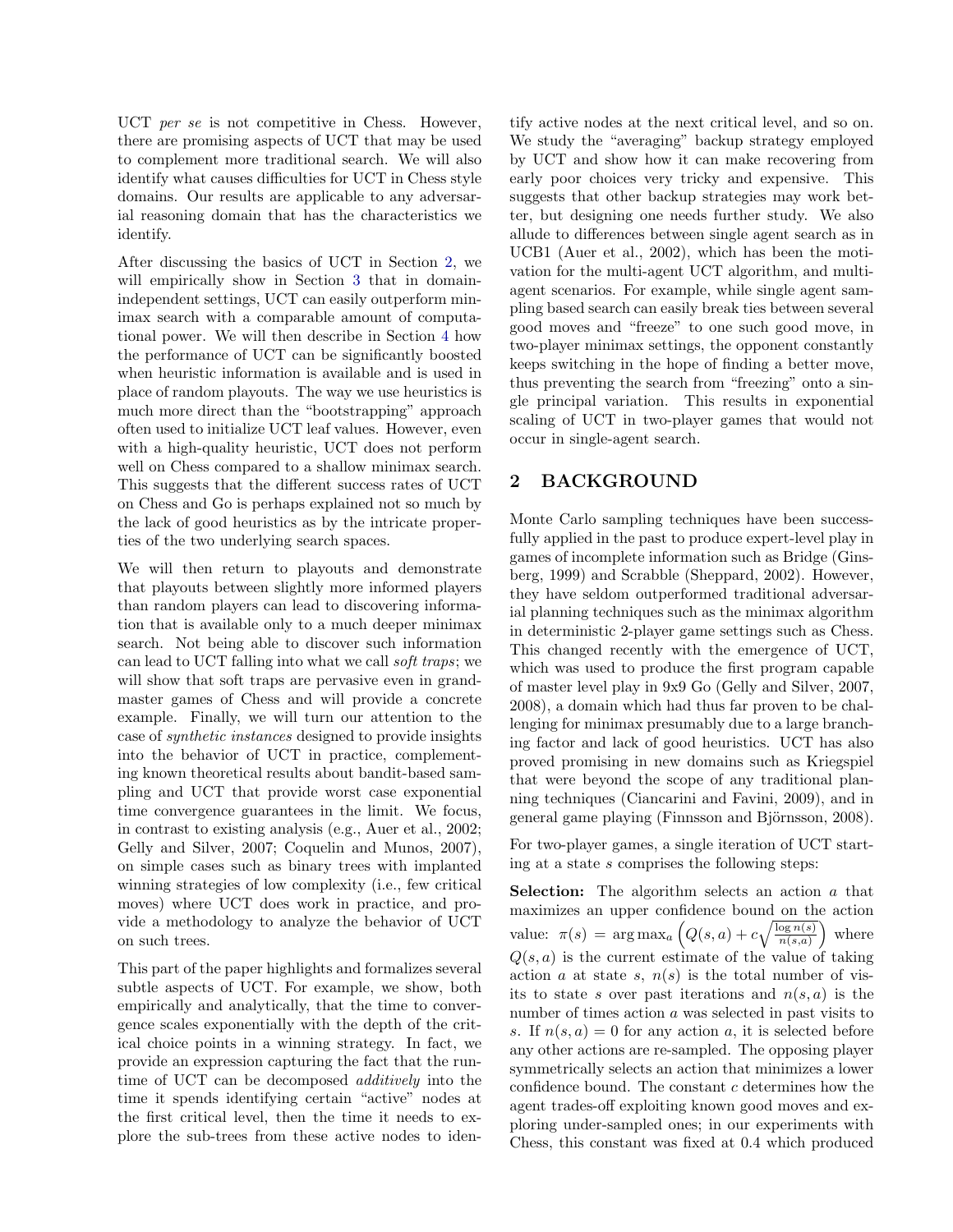a good balance between the two strategies.

Estimation: The selection operator is repeatedly applied until a previously unvisited state is reached. If this state is non-terminal, a default policy is typically used to play out the game from the current position to a terminal state with reward  $R(R)$  could alternately be a heuristic board evaluation) and the new state is added to the tree. Thus, on each iteration, the size of the tree grows by 1 node. In our experiments, the default policy selects uniformly at random from the available actions (unless noted otherwise).

Value Backup: The reward  $R$  from the current UCT episode is used to update the values of all state-action pairs on the path from the root to the fringe of the tree by incrementing both  $n(s)$  and  $n(s, a)$  by 1, and incrementing  $Q(s, a)$  by  $(R - Q(s, a))/n(s, a)$ . This update assigns to each state-action pair the average reward accrued from every episode that passed through it.

# <span id="page-2-0"></span>3 DOMAIN-INDEPENDENT SETTINGS

We begin by exploring the extent to which UCT-style search methods can compete with minimax search in a fully domain-independent setting. This situation arises, for instance, in reasoning about quantified Boolean formulas (QBF) where all we have as input is a formula, without any information about the semantics of the variables or the specifics of the problem domain the formula is encapsulating. This also happens in the general game playing setting [\(Finnsson and](#page-9-8) Björnsson, [2008\)](#page-9-8).

For our empirical exploration of the behavior of UCT and minimax, we use the setting of Chess but modify minimax to avoid using any Chess-specific heuristic information, pretending that the domain is unknown. Specifically, for  $k \geq 1$ , MM-k-R denotes the minimax player that performs a minimax search of depth  $k$ , uses  $\pm 1$  values at a leaf if it corresponds to a terminal state, and uses the outcome of a single random rollout if the leaf corresponds to a non-terminal state. This produces a player that is aware of winning (losing) positions within its search horizon, but otherwise has the same rollout style information as is available to UCT.

Experimental Setup. The results are reported in Table [1,](#page-2-2) which gives the success rate of the column player against the row player. The success rate, throughout this paper, is computed by assigning a score of 0 to each game lost, 1 to each game won, and 0.5 to each game that resulted in a draw. Note that if  $m$  games are played between two players, the sum of the success rates of the two players will be precisely m. Further, if each of players A and A' wins  $3/4$ 

<span id="page-2-2"></span>Table 1: UCT and a purely Random player compared against minimax without domain knowledge. Table reports the success rate of the column player against the row (minimax) player.

| Minimax<br>$\#nodes$<br>depth |         | <b>UCT</b> | Random |  |
|-------------------------------|---------|------------|--------|--|
| $MM-2-R$                      | 1,000   | 74%        | 6%     |  |
| $MM-4-R$                      | 10,000  | 94%        | $0\%$  |  |
| $MM-6-R$                      | 200,000 | 96%        | 0%     |  |

of the non-drawn games against B but A draws fewer games, then the success rate of A will be higher than  $A'$  — a desirable property. In this and all experiments, unless otherwise stated, we report the average success rate over a total of 100 games played from the default starting position of Chess, with 50 played as White and 50 as Black. The variation amongst the games is induced by the stochastic nature of (at least one of) the players.

The players used for comparison are UCT with random playouts (UCT) and the "random" player that simply selects a legal move uniformly at random. The UCT player is given roughly the same amount of computation power, measured using the number of nodes explored (rather than runtime, in order to discount any implementation differences), as the minimax player it is competing against. We observe that even though  $MM-k-R$  acts without much information in many situations, it is far from a trivial player as evidenced by its clear success against the random player. Also, searching deeper improves the performance of MM-k-R; not only is the success rate of MM-6-R against the random player higher than that of MM-2-R, in a direct playoff (not shown in the table), MM-6-R has a success rate of 66% against MM-2-R. Finally, UCT significantly outperforms MM-k-R, demonstrating the potential of UCT in completely knowledge-free settings.

# <span id="page-2-1"></span>4 BOOSTING UCT WITH HEURISTIC INFORMATION

We now consider the setting where we do have prior domain knowledge. We are interested in the extent to which this can be exploited to enhance UCT. Heuristics have already provided promising results for Go. Typically the heuristic value is used to initialize the value of leaf nodes to bias the selection process in the early iterations of the search. Nonetheless, since current heuristics in Go are not very strong, UCT is set up to fairly quickly override the heuristic value with playout values once the node has been visited sufficiently many (typically a few dozen) times. In contrast, for Chess, we have heuristics that are much more pow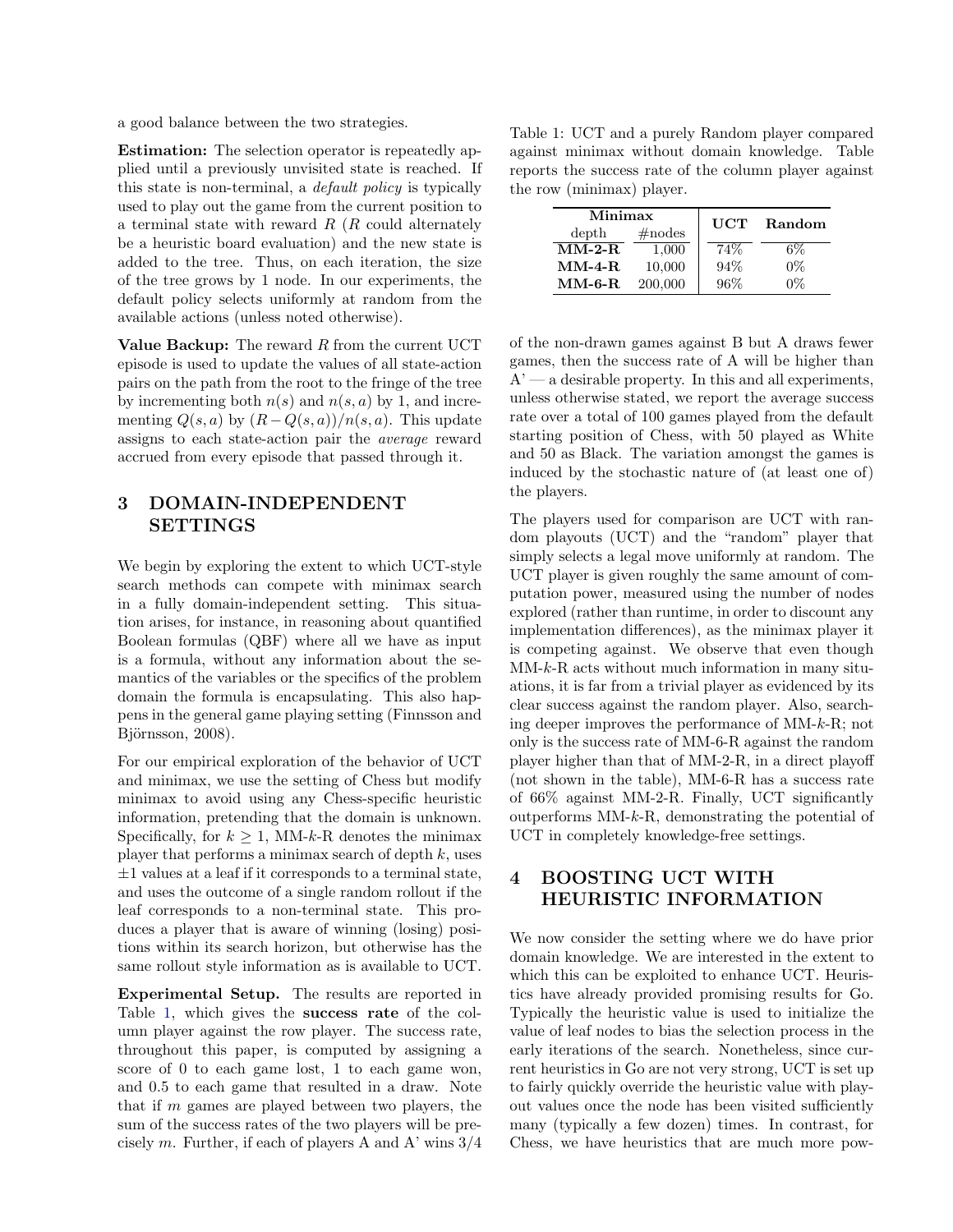erful, and we explore how much they can boost the performance of UCT.

To evaluate this, we consider the player UCT-H that uses the board evaluation heuristic of gnuchess at the leaves visited by UCT, rather than the  $\{-1, 0, +1\}$  values obtained from random playouts; in other words, we fully replace playouts with heuristic evaluations. This still preserves the convergence properties of UCT, i.e., with sufficiently many iterations, UCT-H will converge to the true minimax value of each node. We carefully rescaled the heuristic value to fall in the range  $[-1, +1]$  by resetting the default checkmate valuation of gnuchess to the observed maximum heuristic value of a non-terminal node (6, 500). Out of other candidate rescaling schemes including sigmoidal functions, this simple scheme worked the best.

Against a UCT player (with random playouts) that was given 10, 000 iterations for convergence, we found that UCT-H had a success rate of 55.0%, 85.5%, and 96.5% with only 50, 100, and 1, 000 iterations, respectively. Thus, not only is UCT-H significantly faster then UCT per iteration (because it does not do playouts and thus avoids relatively expensive repeated move generation), it needs drastically fewer iterations to be competitive with UCT.

A natural question to ask, then, is how well does UCT-H actually compete as a player against minimax? Unfortunately, for games such as Chess where minimax is the successful strategy, even UCT-H doesn't fare too well. We found that even with 50,000 iterations, UCT-H is only about as powerful as MM-2, a 2-level minimax search with the gnuchess heuristic. This suggests that the difference in the performance of UCT in Go vs. Chess is not only due to the quality of the heuristic but perhaps more importantly, due to the different nature of the two underlying search spaces and how "winning" is defined in the two settings. Any successful sampling-based player for Chess must therefore take these aspects into account.

## 5 ENHANCING RANDOM PLAYOUTS

We now focus our attention on one of the two key aspects of UCT, random playouts, and ask whether such playouts can provide useful information in domains such as Chess where we already have well-designed state evaluation heuristics. An interesting question in the context of playouts is, is it at all possible to obtain useful information about a strong player by doing several playouts between two weak players? We find that random playouts tend not to provide any more information than Chess heuristics themselves, but a slightly more powerful playout—namely a playout between two MM-2 players—can, surprisingly, reveal information that is often visible only to a significantly deeper minimax player such as MM-8. We quantify this in terms of a strong correlation between move rankings obtained by the two players.

Such information, visible only to relatively deep and systematic minimax searches, can take the form of traps as recently studied by us [\(Ramanujan et al.,](#page-9-9) [2010\)](#page-9-9), where making the "wrong" move leads to a state from which the opponent has a relatively simple winning strategy; such traps, even at surprisingly shallow depths, were found to be abundant even in grandmaster games of Chess. More generally, we consider here the notion of soft traps, where a wrong move takes one to a game state from which the opponent has a guaranteed strategy for gaining significant "advantage" in the game. This advantage could be measured in terms of an evaluation function h for the states. In our analysis of 50 complete grandmaster games, we discovered that 52% of them had at least one occurrence of a soft trap, i.e., a position where an MM-8 and MM-2 search had a significant disagreement over the valuation of the best move. We now make the notion of soft traps precise.

As a generalization of k-move winning strategies [\(Ra](#page-9-9)[manujan et al.,](#page-9-9) [2010\)](#page-9-9), consider a heuristic state evaluation function h and a parameter  $\Delta$ . Define a k-move  $(h, \Delta)$  advantage strategy starting from the current state s as a length-k action sequence that results in a board state s' such that  $h(s') \geq h(s) + \Delta$ . Note that when  $\Delta$  is sufficiently large, this becomes a k-move winning strategy.

**Definition 1.** Let  $G$  be a 2-player game with a heuristic evaluation function h, and  $\Delta > 0$  be a constant. The current player  $p$  at state  $s$  of  $G$  is said to be at risk of falling into a soft trap if there exists a move m from state s such that after executing m, the opponent of p has k-move  $(h, \Delta)$  advantage strategy. The state of the game after executing  $m$  is referred to as a soft level- $k$  search trap for  $p$ .

In Figure [1,](#page-4-0) we explore how good heuristics and various kinds of playouts are in obtaining information that is visible to a strong player, such as a deep  $MM-k$ player (for experimental purposes, we use MM-8 as the gold standard). For this evaluation, we consider boards taken from grandmaster games and compute the ranking from best to worst (1 being the best) of the possible moves as given by an MM-8 evaluation of each resulting state. Note that during actual gameplay, only the relative ordering of moves matters; it is for this reason that we choose to study the correlation of the move rankings rather than their raw estimated values. This also helps circumvent the problem of com-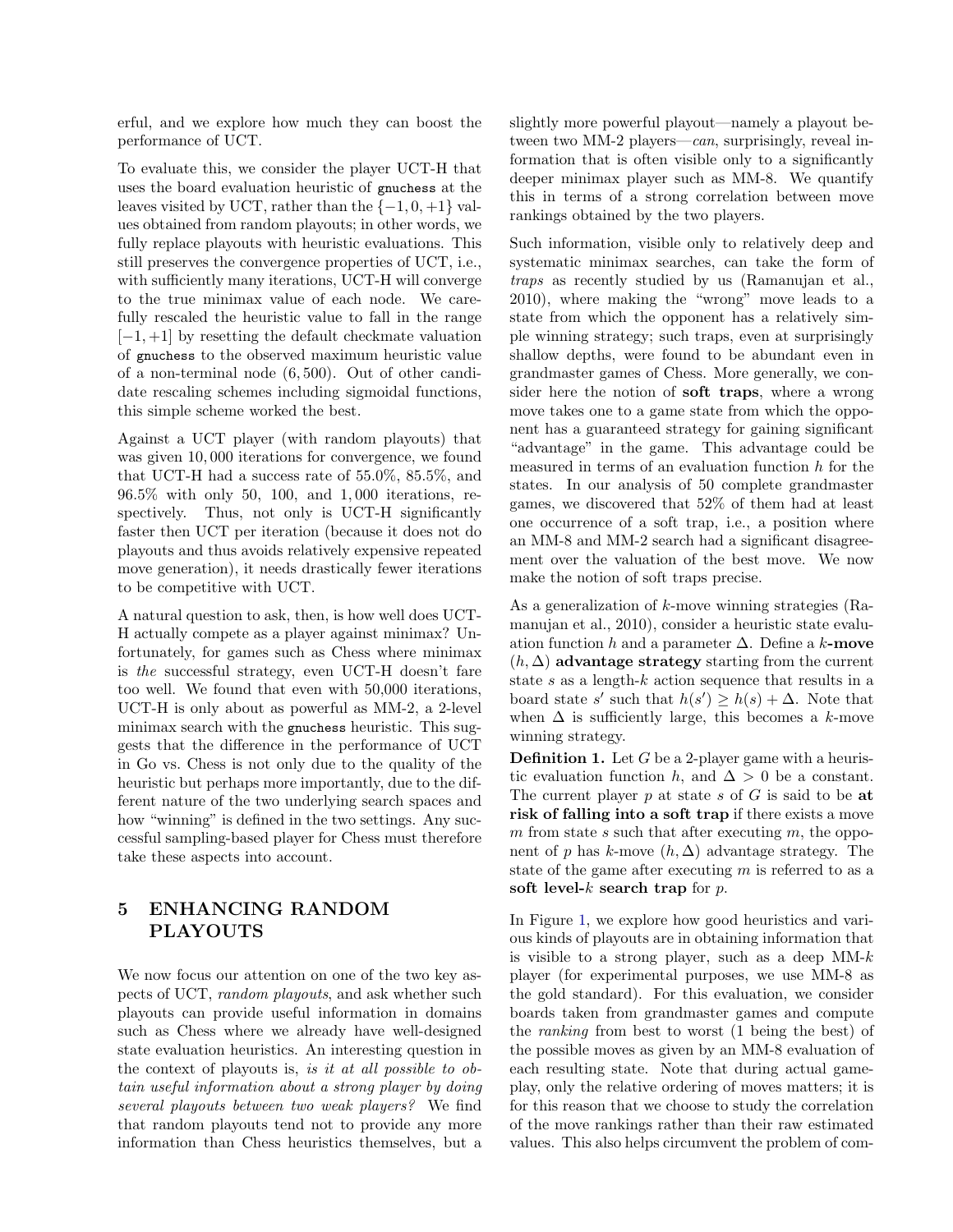

<span id="page-4-0"></span>Figure 1: Correlation of move rankings of various players (x-axis) against MM-8 rankings (y-axis). Top: playouts using MM-2. Bottom: gnuchess heuristic, random playouts, heuristic playouts.

paring leaf value estimation methods whose outputs do not map to the same range of values. For each kind of estimation method, we apply smoothing by considering estimates within some  $\epsilon$  of each other as ties and assigning them the same rank.

Figure [1](#page-4-0) shows the results for a typical grandmaster board 16 moves (31 plys) deep into the play. In the top panel, we compare for each child, its MM-8 ranking (y-axis) against the ranking obtained based on playouts using two MM-2 players (x-axis). The points being almost on the diagonal shows that the two rankings are very well correlated, especially in the region of most interest—the bottom-left region, representing moves that are considered very good by both players. In contrast, the lower pane of the figure shows that the rankings obtained using the gnuchess heuristic, random playouts, or playouts between heuristic players (x-axis) are much more loosely correlated with MM-8 rankings (y-axis). For example, points in the top left corner represent moves that MM-8 thinks are very poor but the other player thinks are quite good indicative of traps or soft traps missed by the weaker player. Similarly, points in the bottom right corner indicate good moves, as identified by MM-8, that are dismissed as bad moves by the weaker player.

Overall, this demonstrates that playouts between slightly informed players, namely MM-2 players in this case, can have a strong correlation with information



Figure 2: A board where playouts with MM-2 players are able to discover a soft trap visible at depth 9 while complete MM-2 search misses it.

<span id="page-4-2"></span>that is usually visible only to a much stronger player, namely MM-8 in this case. A natural question to ask at this stage, how does the ranking induced by an MM-2 search itself compare to that induced by a playout between two MM-2 players? We have discovered that there are in fact situations in which a playout of two MM-2 players uncovers information that an MM-2 search does not. Example [1](#page-4-1) describes a concrete occurrence of this phenomenon.

<span id="page-4-1"></span>Example 1. Consider the Chess board shown in Figure [2.](#page-4-2) We will follow the standard algebraic chess notation in our discussion, where rows (ranks) are labeled 1-8 and columns (files) are labeled a-h, with a1 being the bottom left corner. In the given state, the Black king is in check with Black on move and an MM-2 search recommends that the king be moved to h8. However, this allows White a devastating countermove: moving its pawn on file f to f5 and thereby trapping Black's rook. Black can stall for two moves by using its bishop to place the White king in check, and subsequently freeing its rook to escape up file e. In this case, White simply moves its own rook to the same rank as the Black rook. This sets up a situation where Black is at minimum forced to trade its queen and rook for the White queen. Sub-optimal sequences of play result in much costlier piece exchanges for Black. The correct move in the original position is for Black to move its pawn on file g to g6, thereby nullifying White's pawn threat—this is the move prescribed by a complete MM-8 search, as well as an MM-2 playout.

# 6 INSIGHTS INTO UCT: SYNTHETIC SEARCH SPACES

While UCT is easy to describe, it has a rich and complex behavior on adversarial search spaces such as those of Chess and Go. In order to better understand its behavior, we consider synthetic adversarial search spaces where we vary, in a controlled manner, key properties that affect the performance of UCT.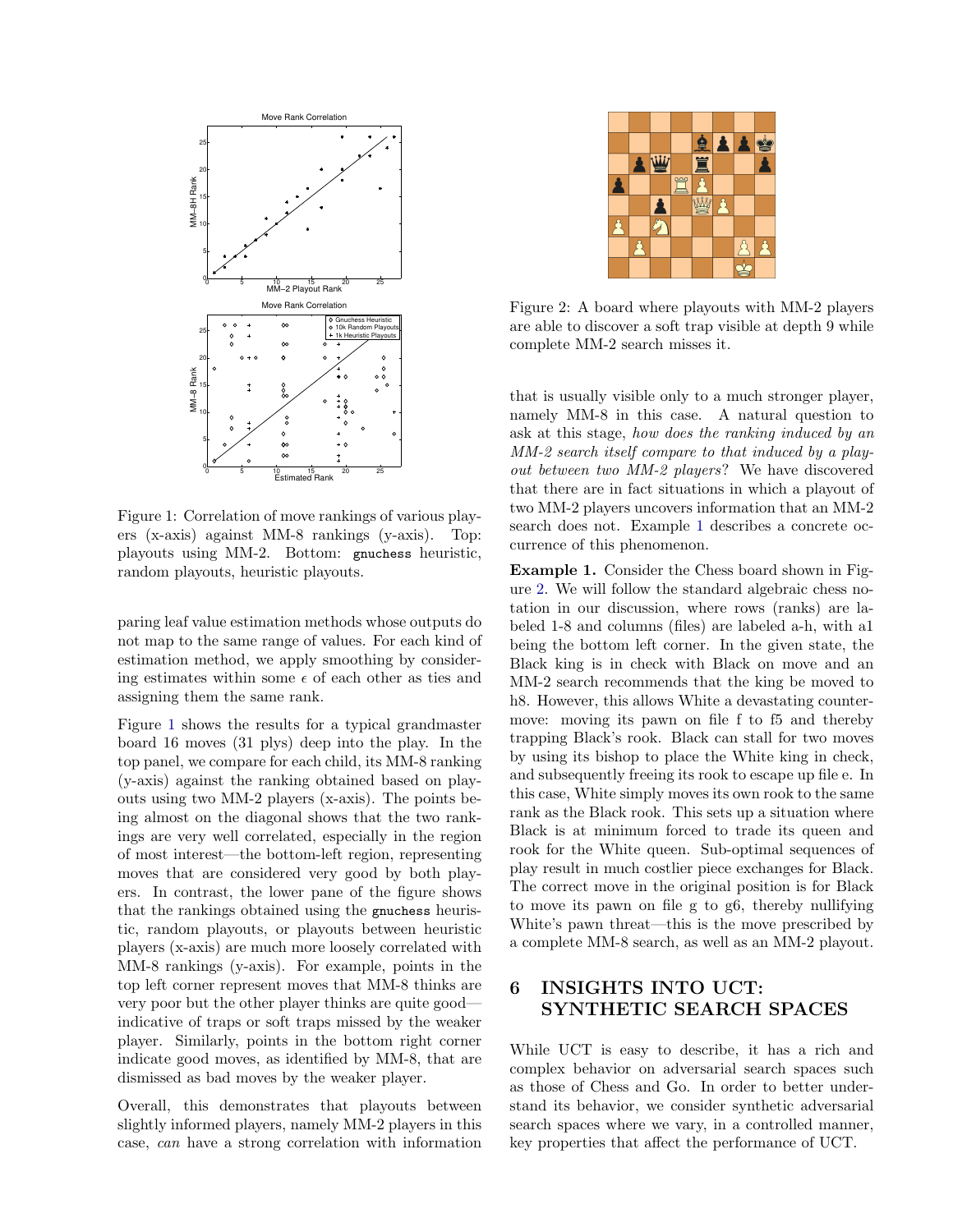

<span id="page-5-0"></span>Figure 3: UCT convergence time as a function of the depths of the critical nodes. left: 3-D contour; middle: slice with a fixed depth of critical node 1, in logscale; right: slice with a fixed depth of critical node 2, in logscale.

We study game trees with implanted winning strategies for the max player (denoted Max) who is on move at the root node. The winning strategies are parametrized by the number of critical decision nodes and their depths. If Max makes the correct action choice at every critical node, then regardless of the actions chosen by either player at all other nodes, the payoff at the end of the game is  $+1$ . If Max chooses an incorrect action at any of the critical nodes, then the payoff at the end of the game is drawn uniformly from  $\{-1, 0, +1\}$ . This simple model captures the notion of winning plans that exist in many tactical games like Chess, where from a given state, a player can force a win by executing a sequence of a few clever moves.

In these experiments, we are interested in the time UCT takes to "discover" the winning strategy for Max, which we define in terms of the utility assigned by UCT to the root node. Once UCT has settled on a winning sequence of moves for Max (i.e., a *principal* variation), it will exploit it on subsequent iterations and this will force the utility of the root node to approach +1. A subtle point is that the min player (denoted Min) might keep forcing Max to different principal variations; nonetheless, the paths will be equally good for Max and the value of the root will still approach +1.

Formally, let  $v(t)$  be the utility assigned to the root node of the search tree after  $t$  iterations of UCT. For a single UCT search, we define the  $\tau$ -convergence **point**  $t^*$  as the smallest t such that  $v(t) \geq \tau$  for all  $t \geq t^*$ . We say that UCT has  $\tau$ -converged if the current iteration number is at least  $t^*$ . Unless otherwise specified, we will simply use the term converged to imply  $\tau$ -convergence at the root with  $\tau = 0.7$ .

#### <span id="page-5-1"></span>6.1 EMPIRICAL OBSERVATIONS

Figure [3](#page-5-0) illustrates how the time UCT takes to converge in the presence of 2-step winning strategies (i.e., strategies with 2 critical nodes) in a 24-level binary tree varies as a function of the depths of the two critical nodes (hereafter referred to as  $d_1$  and  $d_2$ , with  $d_2 > d_1$ ). Note that in the mesh plot, the area of interest lies beyond the  $d_1 = d_2$  line, towards the back of the plot. The middle and right-most panels depict slices of this surface obtained by fixing  $d_1$  and  $d_2$ , resp.

As seen in the middle panel, for a fixed  $d_1$ , the convergence time of UCT is essentially exponential in  $d_2$ . The dependence of the convergence time on  $d_1$  is more intriguing—with a fixed  $d_2$ , UCT appears to perform best when  $d_1$  is slightly more than half of  $d_2$ . This "dip" in the curve is captured by the following expression for the runtime of UCT, which we explain below:

$$
UCT(d_1, d_2) = a \cdot C^{d_1/2} + b \cdot 2^{d_1/2} \cdot C^{(d_2 - d_1)/2} \tag{1}
$$

where  $2 < C < 3$  (empirically 2.37) and  $a, b > 0$  are small constants. This expression fits the mesh plot in Figure [3](#page-5-0) very closely and highlights a key property of UCT in the presence of multi-step winning strategies: The runtime of UCT can be decomposed additively into the time spent between consecutive critical *levels.* Specifically, UCT first explores roughly  $2^{d_1/2}$ "active" nodes at level  $d_1$  in time  $O(C^{d_1/2})$ , then explores each of the roughly  $2^{d_1/2}$  subtrees below these active nodes at level  $d_1$  in time  $O(C^{(d_2-d_1)/2})$  each to identify roughly  $2^{(d_2-d_1)/2}$  active nodes at level  $d_2$  in each subtree, and so on down to other critical decision levels. The quantity  $2^{d_1/2}$  (in general,  $2^{(d_i-d_{i-1})/2}$  per subtree) representing "active" nodes is nothing but the minimum number of nodes that Min can continually force Max to explore until Max has figured out a winning sequence from all of these nodes. In general, we can extend this reasoning to  $k$  critical decision levels, suggesting that the runtime of UCT is captured by:

$$
UCT(d_1, d_2,..., d_k) =
$$
  
\n
$$
a \cdot C^{d_1/2} + b \cdot 2^{d_1/2} \cdot UCT(d_2,..., d_k)
$$
 (2)

Note that Max takes  $C^{d_1/2}$  iterations, and not  $2^{d_1/2}$ , to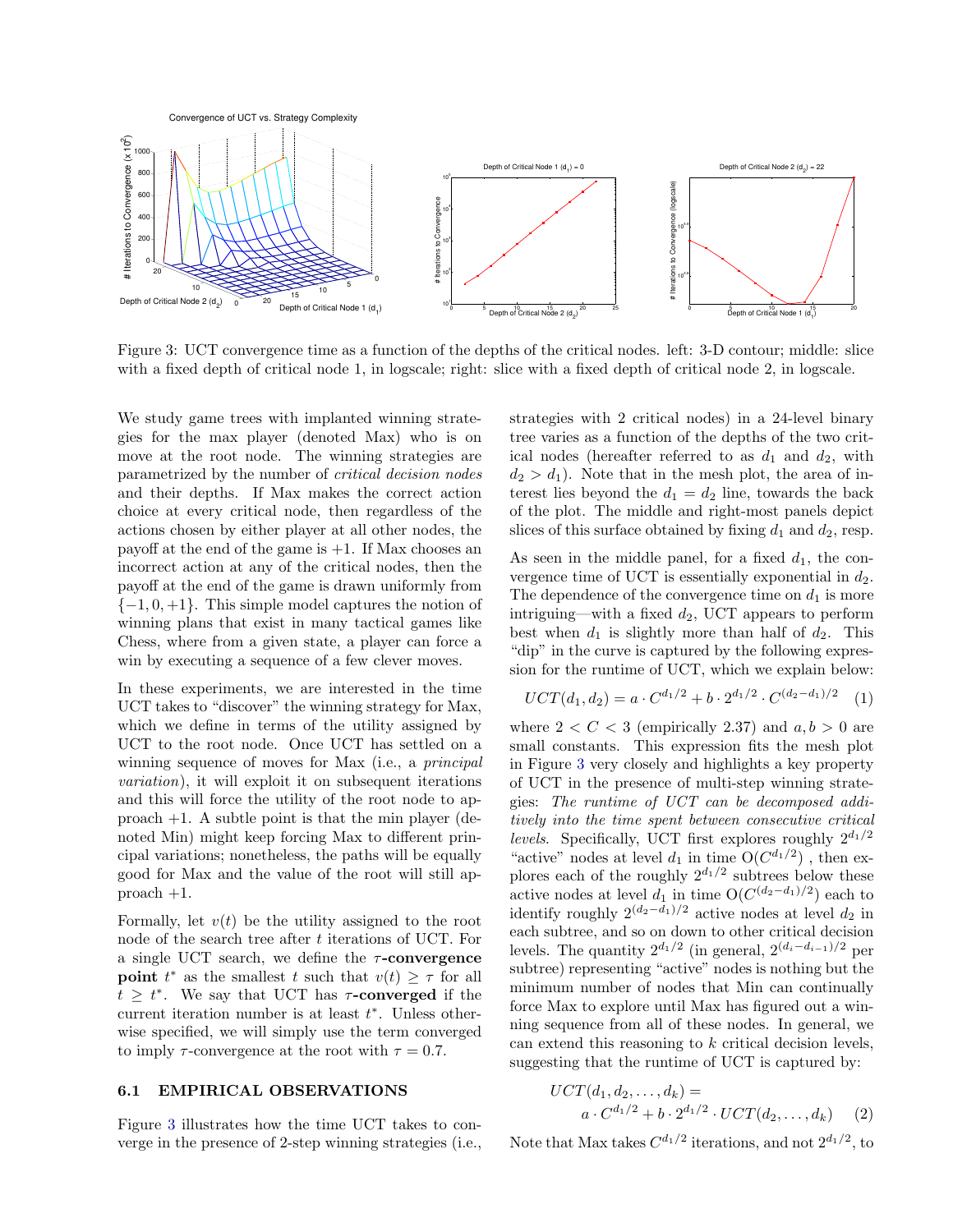

<span id="page-6-0"></span>Figure 4: Synthetic binary trees with implanted winning strategies for both Max and Min.

identify the  $2^{d_1/2}$  active nodes at level  $d_1$  that Min can force it to. This is because, although Max ideally has the choice to "freeze" to any one of its equally good children, the exploration constant forces Max to explore to some extent the other child as well, especially during the initial few visits to that node. Nevertheless, the overall time is much less than the size of the full search tree till this level, which is  $2^{d_1}$  or  $4^{d_1/2}$ .

In our second experiment, we study a more complex scenario where both Max and Min have implanted strategies and a few initial samples provide incorrect guidance at the root (see Figure [4\)](#page-6-0). In particular, we study binary trees of depth 20 where Max has critical nodes at depths  $(x_1, x_2)$  where  $x_1 = 0, 2 \le x_2 \le 18$ , and  $x_2$  is even, and Min has critical nodes at  $(y_1, y_2)$ where  $1 \leq y_1, y_2 \leq 19$  and  $y_1, y_2$  are odd. In order to win, Max must move left at the root and again at level  $x_2$ ; if Max goes right at the root, then Min can force a win by going left at levels  $y_1$  and  $y_2$  (i.e., the right child of the root is a trap state for Max). Let  $A$  and  $B$ be the subtrees rooted at the left and right children of the root node respectively. We bias the values of the leaves that are not on a winning path for either player such that the average of the values of the leaves in A is 0, while the average of the values of the leaves in  $B$  is 0.5. Thus, the  $B$  subtree, though ultimately a losing proposition for Max (assuming optimal play by Min) will look more promising with limited sampling. We now ask the question, how do the depths of the strategies for the two players influence UCT's convergence time?

Table [2](#page-6-1) presents our findings based on an average of 100 UCT runs on a fixed tree. On its first few iterations, UCT receives extremely noisy estimates of the utilities of its two children at the root. In the best or "favorable" case, these initial estimates correlate correctly with the true utilities of the children and Max chooses to explore subtree A first. In the unfavorable case, the child rankings are reversed and Max chooses to explore subtree B first. Note that any ties will eventually resolve one way or the other, and at that point,

<span id="page-6-1"></span>Table 2: Effects of the depths of Max and Min's strategies on UCT's convergence time. 'F' and 'U' denote instances with favorable and unfavorable initial estimates, respectively.

| Max's Strategy | Min's Strategy Depth |      |           |         |      |      |  |  |  |
|----------------|----------------------|------|-----------|---------|------|------|--|--|--|
| Depth          | Shallow              |      | Mid-level |         | Deep |      |  |  |  |
|                | F                    |      | F         |         | F    |      |  |  |  |
| Shallow        | 36                   | 148  | 77        | 610     | 560  | 3800 |  |  |  |
| Mid-level      | 950                  | 1000 | 1500      | 1900    | 7900 | 13k  |  |  |  |
| Deep           | 16k                  | 16k  |           | 17k 17k | 30k  | 33k  |  |  |  |

<span id="page-6-2"></span>Table 3: Effects of the depths of Max and Min's strategies on the distribution of visits to the right subtree.

| Max's Strategy | Min's Strategy Depth |         |                                                                                                                   |       |      |      |  |
|----------------|----------------------|---------|-------------------------------------------------------------------------------------------------------------------|-------|------|------|--|
| Depth          | Shallow              |         | Mid-level                                                                                                         |       | Deep |      |  |
|                | F                    |         | $_{\rm F}$                                                                                                        |       |      |      |  |
| Shallow        | 33\%                 | $21\%$  | $\begin{array}{ l c c c }\n\hline\n34\% & 30\% & 40\% & 36\% \\ 14\% & 16\% & 31\% & 31\% \\ \hline\n\end{array}$ |       |      |      |  |
| Mid-level      | $3\%$                | 4%      |                                                                                                                   |       |      |      |  |
| Deep           | $0.2\%$              | $0.3\%$ | $1.8\%$                                                                                                           | $2\%$ | 16%  | 16\% |  |

we fall back on one of these two cases.

There are a number of interesting trends in Table [2.](#page-6-1) First, when estimates are unfavorable at the root, the time to convergence is greater as UCT initially "wastes" time in subtree  $B$  until it (at least partially) uncovers Min's winning strategy. Second, this gap in convergence time is most pronounced when either Max has a shallow winning strategy or Min has a deep winning strategy. This too makes sense; in the former case, UCT can uncover Max's strategy very quickly if given the chance, and hence the time "wasted" in subtree B counts relatively much more; in the latter case, UCT simply needs to work harder to uncover Min's winning strategy and switch to subtree A.

Finally, we note that increasing the depth of Min's strategy slows down UCT's convergence even in the favorable instances. The data in Table [3,](#page-6-2) which shows the average percentage of time UCT spends in subtree B during the runs presented in Table [2,](#page-6-1) helps explain this phenomenon. As Min's strategy is implanted deeper down in the tree, UCT spends more time exploring subtree  $B$ . A by-product of this repeated sampling from  $B$  is that the estimated utility of the root node is now heavily biased by the samples drawn from B; when UCT eventually switches to subtree A and discovers Max's winning strategy, it needs to work extra hard to overcome this bias and reinforce the true utility of the root (we will formalize this in Section [6.2,](#page-7-0) equation [\(3\)](#page-8-0)). This is illustrated by the fact that when both Max and Min have shallow strategies, when UCT converges, the root node of subtree A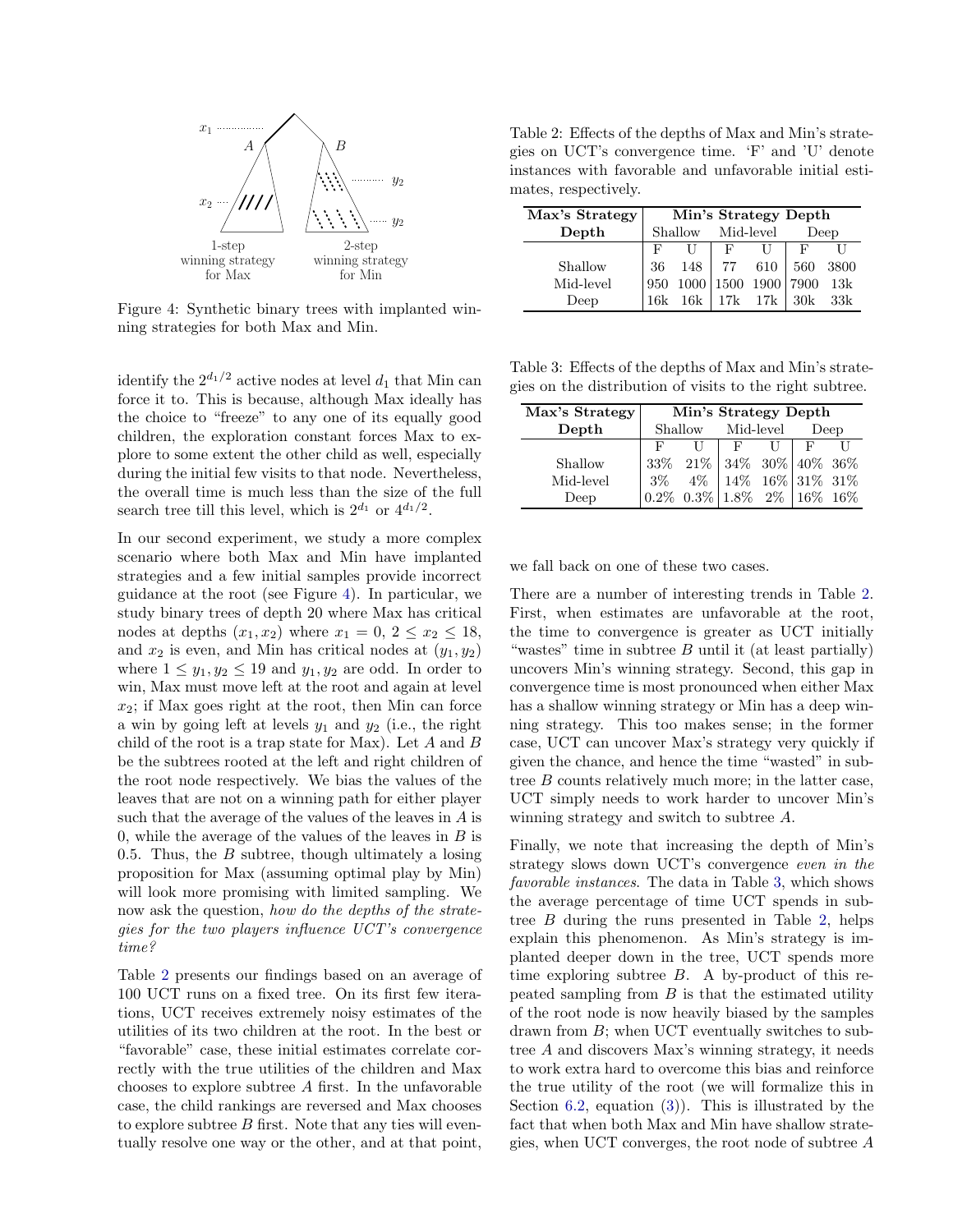has a typical utility estimate of 0.720; when both have deep strategies, the root node of subtree A needs to reach a much higher target value of 0.850.

This highlights an important shortcoming of UCT, namely that it can be overly optimistic in its estimates of state utilities, that lead it on wild goose chases. By the time it discovers that an action it has been exploring is sub-optimal, nodes higher up the tree have been reinforced with so many samples that it faces an uphill task in changing these estimates. In the face of computational constraints (for example, in a timed gameplaying setting such as Blitz Chess), this is particularly troublesome for it means that UCT could easily have spent its time exploring sub-optimal moves and thus faces a very real risk of falling into a trap state.

### <span id="page-7-0"></span>6.2 ANALYTICAL INSIGHTS

While a few attempts have been made to analyze bandit based sampling methods in general and UCT in particular (e.g., [Auer et al.,](#page-9-3) [2002;](#page-9-3) [Gelly and Silver,](#page-9-0) [2007;](#page-9-0) [Coquelin and Munos,](#page-9-4) [2007\)](#page-9-4), these analyses are based on the worst case scenario and, in essence, boil down to showing that an exponential (or even superexponential [\(Coquelin and Munos,](#page-9-4) [2007\)](#page-9-4)) number of iterations are necessary and sufficient for UCT to converge to true minimax values. These exponential time convergence results, while intricate and interesting, do not explain the success of UCT in practice in domains such as Go, with a practically limited number of iterations available during game play. In contrast, our goal in this section is to provide a methodology for analyzing some simple scenarios where UCT does work, and obtain insights into its runtime behavior. Specifically, we will consider 2-step winning strategies implanted in binary trees.

We highlight three take-away messages, some of which have previously been observed empirically and are derived here analytically: (a) the averaging backups of UCT can make recovering from poor early choices very costly; (b) UCT in two-player settings scales exponentially with the depth of the critical choice points, whereas in single-player settings, all that matters is the number of critical choice points, not their depth; and (c) the tension between exploration and exploitation as controlled by the exploration constant.

In order to make the analysis easier while still retaining the key aspects of UCT, we work with a modified version of the algorithm in this section. Instead of implementing the UCB1 exploration-exploitation strategy, we will use an  $\epsilon$ -greedy version of the algorithm, where  $\epsilon \in [0, 1]$  is a constant determining how often subobtimal moves are explored. Specifically, when exploring a node for the first few times, UCT simply visits



<span id="page-7-1"></span>Figure 5: Synthetic binary trees with implanted winning strategies for Max. (a) 1-step winning strategy. (b) 2-step winning strategy.

all children once (a "round"), as usual. However, after this round, it selects an optimal branch (breaking ties at random) with probability  $1 - \epsilon$  and a sub-optimal branch (breaking ties at random) with probability  $\epsilon$ . [Auer et al.](#page-9-3) [\(2002\)](#page-9-3) showed that this simpler variant of UCB1 also has similar good convergence properties (in the limit), as long as  $\epsilon$  decreases linearly with the number of times the node is visited.

We make one further modification, where instead of dealing with tie-breaking, we assume that rounds similar to the first round are repeated (i.e., all children explored in each round) until ties are broken. For binary trees, which will be the main focus of this section, this modification does not make a significant difference.

### 6.2.1 Scenario A

For ease of illustration, we start with the simplest case and build upon it. Consider a binary game tree  $T$  with Max on play at the top node. Let  $T^L$  and  $T^R$  denote the left and right subtrees, respectively, of  $T$ . Suppose that all leaves of  $T^L$  are labeled  $+1$ , i.e., Max has a sure win if he makes the left move. Suppose also that a p fraction of the leaves, where  $p \in [0,1)$ , of  $T<sup>R</sup>$  are labeled  $+1$  and the rest are labeled  $-1$ . This tree is depicted in Figure [5\(](#page-7-1)a), with bold edges corresponding to winning strategy moves. How long does it take for UCT to identify the left branch as the winning move?

In a given round at the root node of  $T$ , a playout from the left child always leads to  $+1$  while a playout from the right child leads to  $+1$  with probability p. Therefore, we have a tie with probability  $p$  and it follows that the expected number of rounds needed to break the tie is  $1/(1 - p)$ . Hence, the total number of visits needed to the root node of  $T$  in expectation equals  $2/(1-p)$  (as there are 2 visits per round) plus the time it takes for UCT to converge at the left child after the tie is broken. Note that the only way for the tie to be broken in this tree is to have all  $+1$  playouts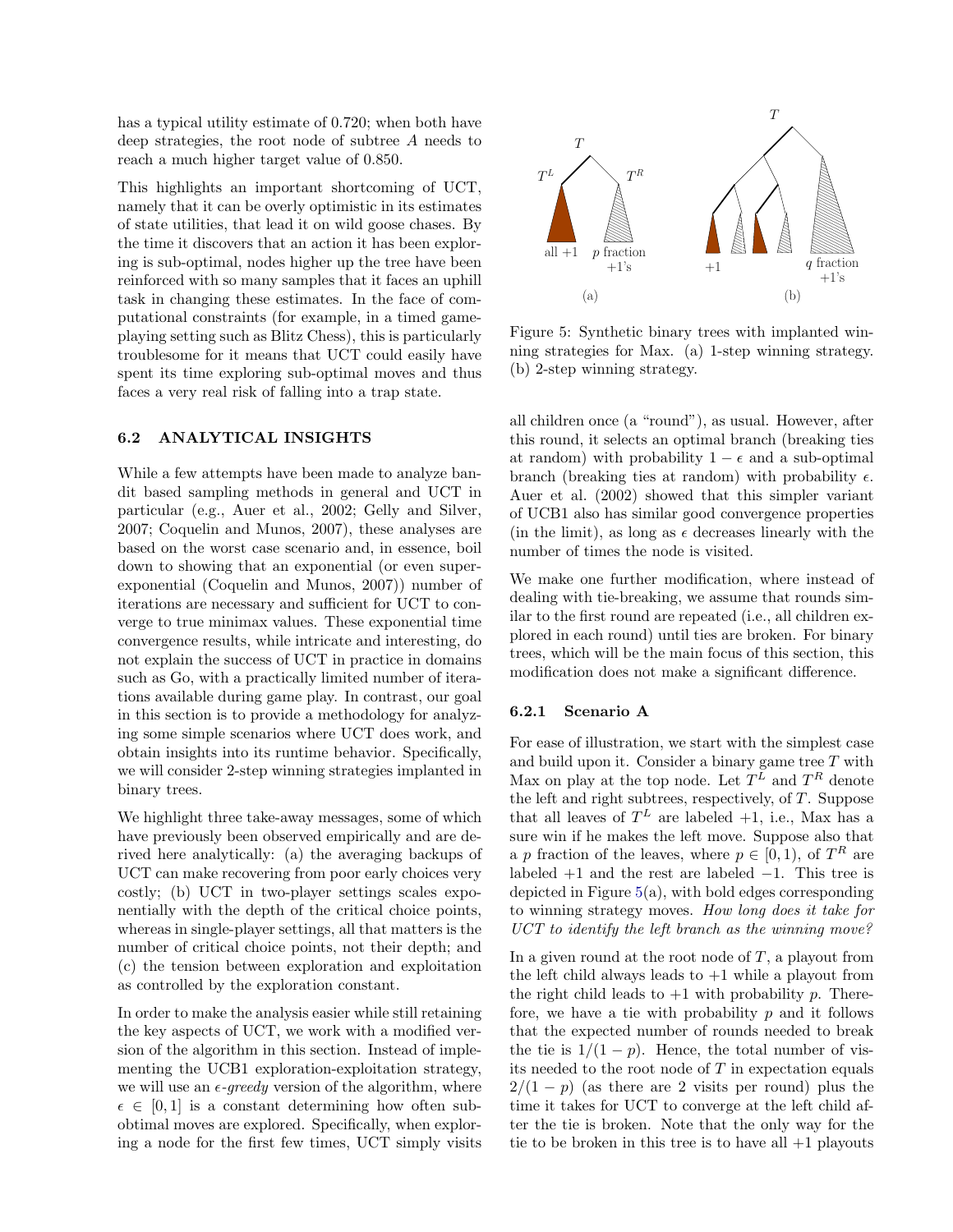on the left and exactly one −1 playout on the right, implying that the left move will necessarily be identified as the optimal move when the tie is broken. (This will not be the case in general, as we discuss later.) From this point on,  $T^L$  will be visited a  $1 - \epsilon$  fraction of the times the root node of  $T$  is visited. Let  $C(\tau, value, iter)$  denote the number of visits needed to the winning strategy node (in this case the root node of  $T^L$ ) for UCT to  $\tau$ -converge at the root node of T, where value denotes the current value of the node and iter denotes the number of visits already made to the node; due to the "averaging" backups of UCT, the current state of the node significantly affects the time to convergence even after a winning strategy has been identified, and we will quantify this shortly. The number of visits needed to the root of  $T$  is therefore roughly  $2/(1-p) + C(\tau, value, iter)/(1-\epsilon).$ 

How do we determine  $C(\tau, value, iter)$ ? In the unlikely case that the current value, value, is already at least as good as  $\tau$  (i.e., *value*  $\geq \tau$  for Max), this quantity is 0. Otherwise, assuming subsequent visits explore the identified winning strategy, resulting in all +1 playout values, the averaging nature of backups dictates that:

$$
\frac{C(\tau, value, iter) \times 1) + (iter \times value)}{C(\tau, value, iter) + iter} = \tau
$$
  

$$
\implies C(\tau, value, iter) = iter \times \frac{\tau - value}{1 - \tau}
$$
 (3)

<span id="page-8-0"></span>In our case, iter  $\approx 1/(1-p)$  and value  $= 1 - 2/iter$ as all but the very last round should result in playout values of  $+1$ . Plugging these values in, the number of visits to the root node of  $T$  till convergence is roughly:

$$
\frac{2}{1-p} + \frac{1+\tau-2p}{(1-\epsilon)(1-p)(1-\tau)}
$$

Remark 1. Equation [\(3\)](#page-8-0) points out an interesting limitation of UCT that we have already encountered near the end of Section [6.1,](#page-5-1) namely, that the averaging backups of UCT can make recovering from poor early choices very expensive. In particular, if iter is high and value is too low (for Max), then UCT will take a long time to make up for its mistakes before it reaches  $\tau$ . This suggests there might be other backup strategies, although finding an effective alternative backup strategy requires further study because natural choices such as simple minimaxing tend to be very brittle.

### 6.2.2 Scenario B

We now explore the "tension" between having a small value for the exploration constant,  $\epsilon$ , and a large value. This example will also illustrate that the depth of the critical nodes of a winning strategy exponentially influences the number of iterations needed for convergence.

This is in stark contrast to  $k$ -step winning strategies in single-player settings, where it is easy to argue that the depth of the critical choice points is immaterial, and all that matters is the number of critical choice points. Intuitively, the difference between the single player and two players settings is that in the former case, since all choices look equally good (or bad) at non-critical points, the player can arbitrarily "freeze" on one of them and keep exploiting it, while in the two player setting, the opponent prevents this freezing by continually forcing the winning player to different areas of the search space in the hope of avoiding defeat. For example, for a depth d winning strategy, the losing player can force the other player to explore precisely  $2^{d/2}$  paths.

Suppose that  $T$  is modified so that the strategy embodied by  $T^L$  in Scenario A is actually hidden deeper and that Max needs to make one good move to get to this strategy. Specifically, we now have a 2-step winning strategy for Max, with critical moves at levels 0 and 2, with the subtrees at level 2 being identical to the ones in Scenario A. Also, let us suppose that the right subtree of the root node has a fraction q of  $+1$ leaves, which will affect tie breaking at the root. This is depicted in Figure [5\(](#page-7-1)b).

Given the expression derived above for Figure [5\(](#page-7-1)a) for the number of times we need to visit each of these subtrees at level 2 in order to identify the winning strategy from there on, how many times do we need to visit the root node of the tree to achieve this? First, consider a node  $X$  one level above a winning strategy at level 2. Min is on move at  $X$ , which means that as soon as Max begins to identify the winning strategy on the left branch of  $X$ , Min has an incentive to switch to the right branch of  $X$  (i.e., what's good for Max is bad for Min). In other words, Min will keep switching between the two choices until Max has figured out the winning strategy under both choices of Min. This means that the number of visits to  $X$  that we need is *twice* the number of visits to each of  $T<sup>L</sup>$ ; in general, when Max's winning strategy is at depth  $d$ , the number of visits needed will be  $2^d$  times the number of visits to any single "winning" subtree at level  $d$ hence the exponential scaling with the depth of the winning strategy.

Further, the tie at the root node of  $T$  may now be broken in favor of the right child as well, as there are leaves labeled −1 on both sides. If the tie breaks in favor of the left child (the "favorable" case), then the number of iterations needed after breaking the tie is:

$$
D(favorable) \approx \frac{2}{1-\epsilon} \times \left(\frac{2}{1-p} + \frac{C(\tau, value, iter)}{1-\epsilon}\right)
$$

the latter part of which is similar to Scenario A, mul-